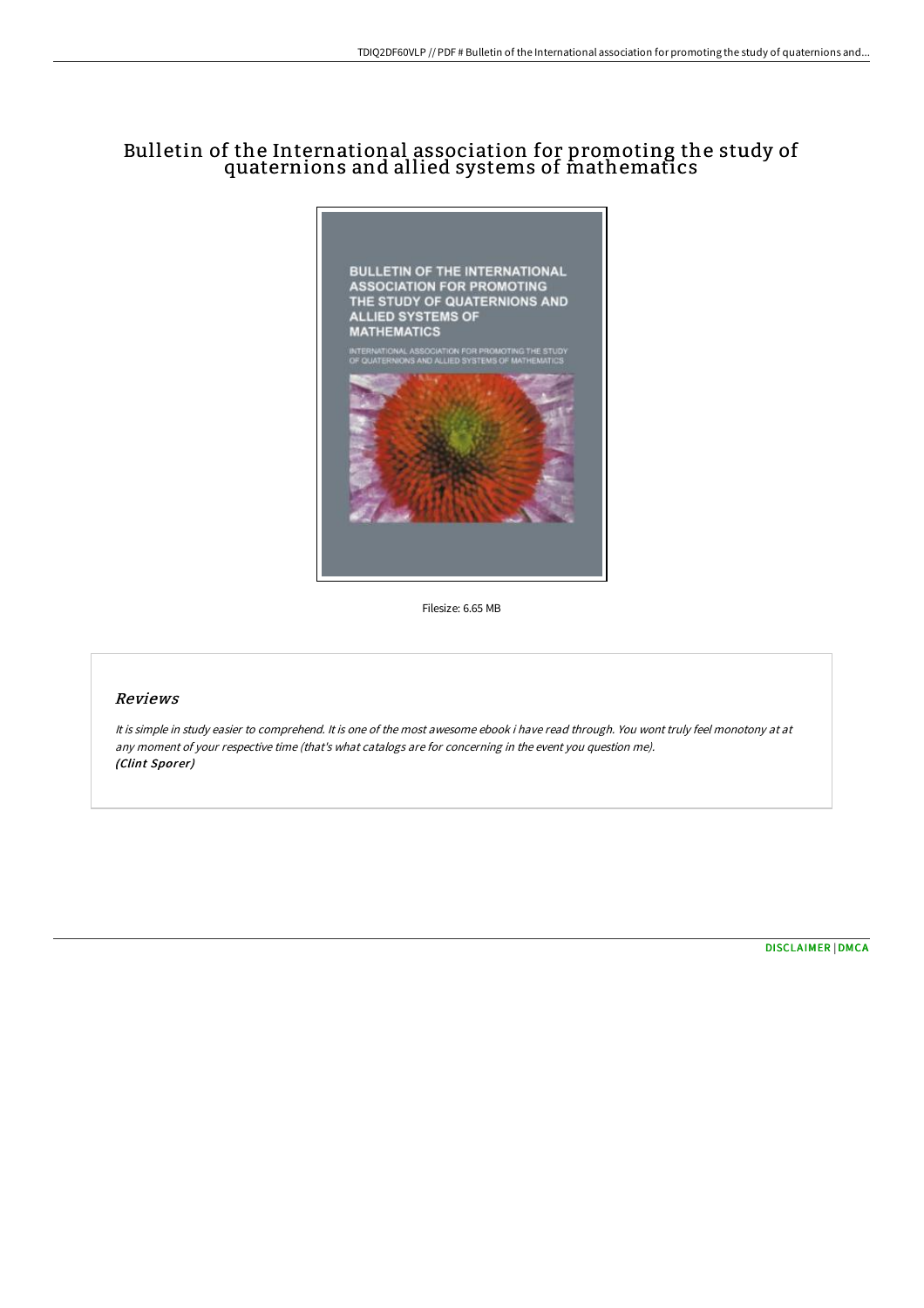### BULLETIN OF THE INTERNATIONAL ASSOCIATION FOR PROMOTING THE STUDY OF QUATERNIONS AND ALLIED SYSTEMS OF MATHEMATICS



RareBooksClub. Paperback. Book Condition: New. This item is printed on demand. Paperback. 96 pages. Dimensions: 9.7in. x 7.4in. x 0.2in.This historic book may have numerous typos and missing text. Purchasers can download a free scanned copy of the original book (without typos) from the publisher. Not indexed. Not illustrated. 1900 Excerpt: . . . India. Bigelow, Frank H. , Professor of Meteorology, Oficina Meteorological, Buenos Aires, Argentina. brackenridge, G. W. , San Antonio National Bank, San Antonio, Texas, United States. Collins, Joseph Victor, Ph. d. , Professor of Mathematics, State Normal School, Stevens Point, Wisconsin, United States. Conway, A. W. , M. A. , D. Sc, Fellow of the Royal University of Ireland; Professor of Mathematical Physics, University College, Dublin, Ireland. 100 Leinster Road, Rathmines, Dublin. Combebiac, G. , chef de bataillon du Genie docteur 6s sciences mathematiques. 23 rue du Moustier, Montauban, France. Comstock, Charles W. , Ph. d. , Civil and Mining Engineer, Denver, Colorado, United States. 213 Boston Building, Denver. Corey, Samuel Arthur, Treasurer of the Wapello Coal Company, Hiteman, Iowa, United States. Daniels, M. Fr. , Ph. d. , Professor k 1 Universite, Fribourg, Switzerland. Dassen, Prof. Claro Cornei. io. Rivadavia 8649, Buenos Aires, Argentine Republic. Dickstein, Prof. Dr. S. , Warsaw, Russia, prdsident du Conseil et professeur dAnalyse auz fours superieurs de Varsovie. 117 Rue ilarzalkousla. Dommerque, Franz J. , M. E. , Electrician and Engineer. 112 Harvard St. , Rochester, N. Y. , United States. Duclout, Jorge, Ingeneiro; Casilla de Correo 552, Buenos Aires, Argentine Republic. Elfrinkhof, Dr. L. Van, Leeraar aan het gymnasium. Nijkerk, Holland. Fehr. Henri, Professeur a 1Universite de Geneve, Directeur de 1Enseignement Mathematique. 72 Route de Florissant, Geneva, Switzerland. Fessenden, Prof. E. A. , general manager Nat. Elec. Signaling Co. , Brant Bock, Massachusetts, United States. Foppl, Dr. August, Professor...

 $\mathbb{R}$ Read Bulletin of the [International](http://albedo.media/bulletin-of-the-international-association-for-pr.html) association for promoting the study of quaternions and allied systems of mathematics Online

 $\Box$  Download PDF Bulletin of the [International](http://albedo.media/bulletin-of-the-international-association-for-pr.html) association for promoting the study of quaternions and allied systems of mathematics